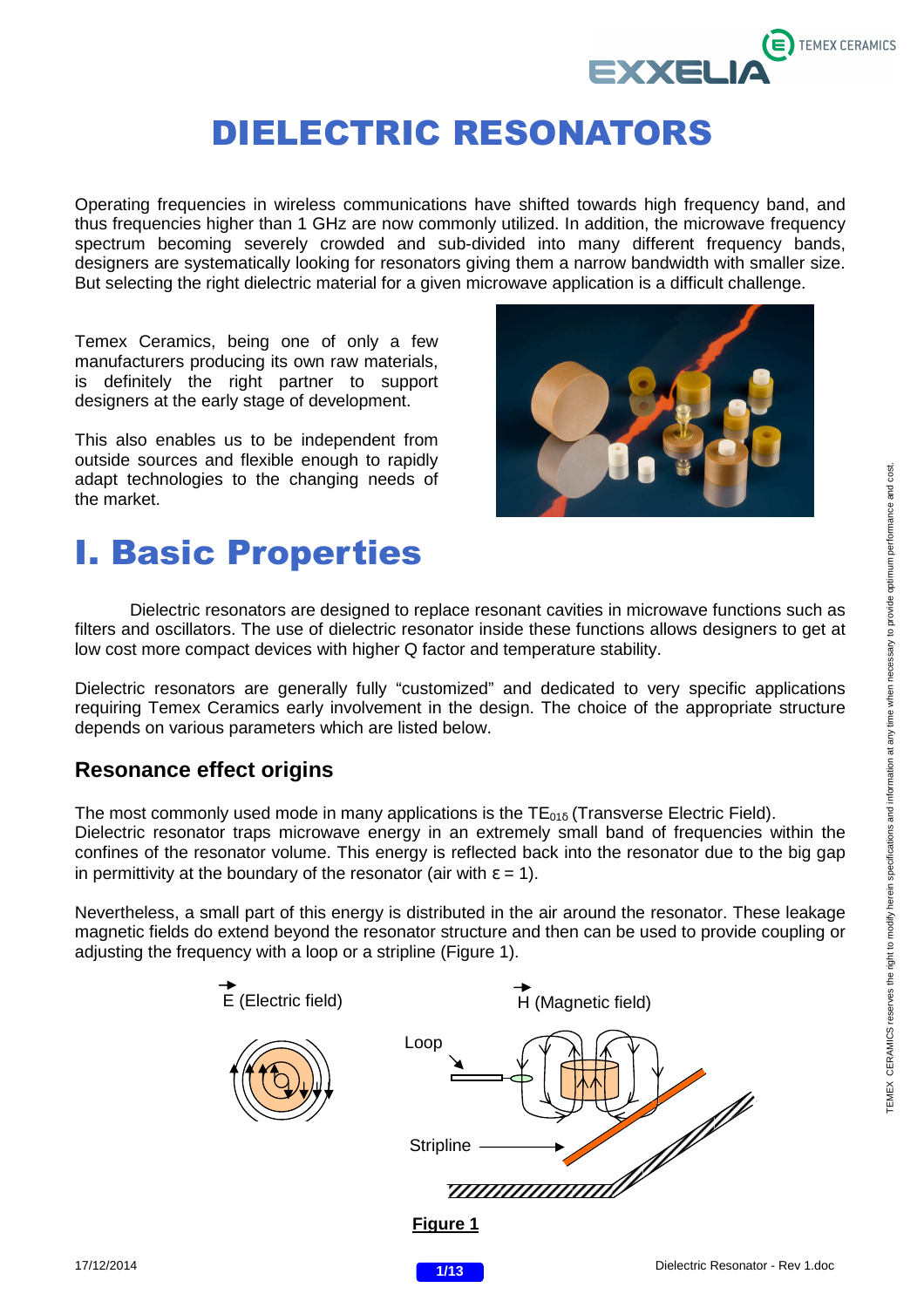#### **Resonant frequency: f**

An isolated dielectric resonator is characterized by its resonant frequency which corresponds to a minimum of dielectric losses. This frequency f is primarily determined by the material dielectric constant  $(\varepsilon_r)$  and the volume V (mm<sup>3</sup>) of the resonator and can be approximated by:

$$
f \approx \frac{233}{\sqrt{\varepsilon_r} \cdot V^{\frac{1}{3}}}
$$

This formula can be used to give a preliminary determination (within 5 to 10%) of the size. Nevertheless, it is worth to point that a frequency correlation between the customer's test jig and the Temex Ceramics one has to be made according to the former sampling results.

#### **Dielectric constant:** ε**<sup>r</sup>**

The key reason for choosing a dielectric resonator is the size reduction afforded by a high  $\varepsilon_r$ compared to a cavity air filter. It indeed appears according to the above formula, that the dielectric constant determines the resonator dimension at a given frequency. The higher the dielectric constant, the smaller the space within which the fields are concentrated, the lower the dimension at a defined frequency.



#### **Quality Factor: Q**

The Q value of a dielectric resonator is the ratio between the energy stored within the resonator to the energy dissipated in the air per cycle. It defines the losses in the material which are represented by :

$$
tg(\delta) = \frac{\mathcal{E}''}{\mathcal{E}'}
$$

where  $\delta$  is the loss angle,  $\varepsilon'$  the dielectric constant and  $\varepsilon''$  the dielectric losses.

The Q factor equals to:

$$
Q = \frac{1}{tg(\delta)} = \frac{\varepsilon'}{\varepsilon''}
$$

The higher the Q factor, the better the material.

A common way for expressing losses, as they are linear with the frequency, is to use the "Q times frequency" factor, also specified by Q x f where f is the measurement frequency.

> $Q = 15,000$  $f = 10$  GHz Typical values for E4000 family:  $Q = 150000$  L  $Q \times f = 150000$  GHz

**TEMEX CERAMICS** 

**EXXELI**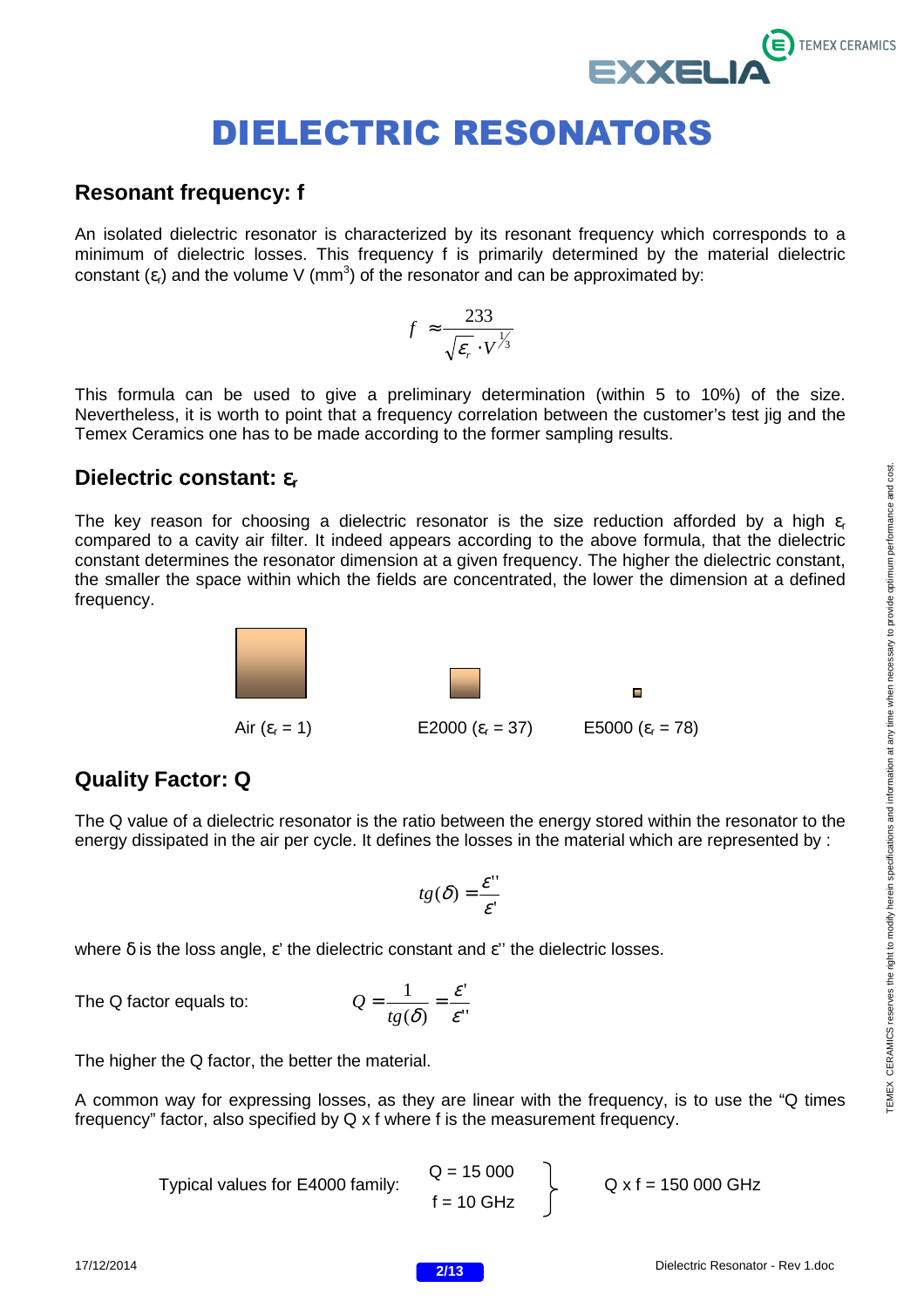#### **Temperature coefficient:**  $τ<sub>f</sub>$

The resultant frequency of a microwave system typically decreases as temperature increases. This system is then said having a negative temperature coefficient. But usually, a system is required to be stable with temperature in the whole operating range of temperature (-55°C/+125°C for example). Then this frequency shift with temperature can be compensated using a dielectric resonator with a positive temperature coefficient.

The temperature coefficient of a resonator is defined by:

$$
\tau_f = \frac{\Delta f}{f} \bullet \frac{1}{\Delta T}
$$

**EXXELI** 

where f is the resonant frequency (MHz) at ambient temperature, ∆f the frequency variation (MHz) among the  $\Delta T$  temperature range (°C).

# II. User Guide

#### **How to order**

Example for dielectric resonator in dimension: E2036 C 11.00x4.00x5.35



#### Example for dielectric resonator in frequency: E2036 C 11.00x4.00 F5000+/-50



Example for dielectric resonator with spacer in dimension: E2036/AL C 11.00x4.00x5.35



TEMEX CERAMICS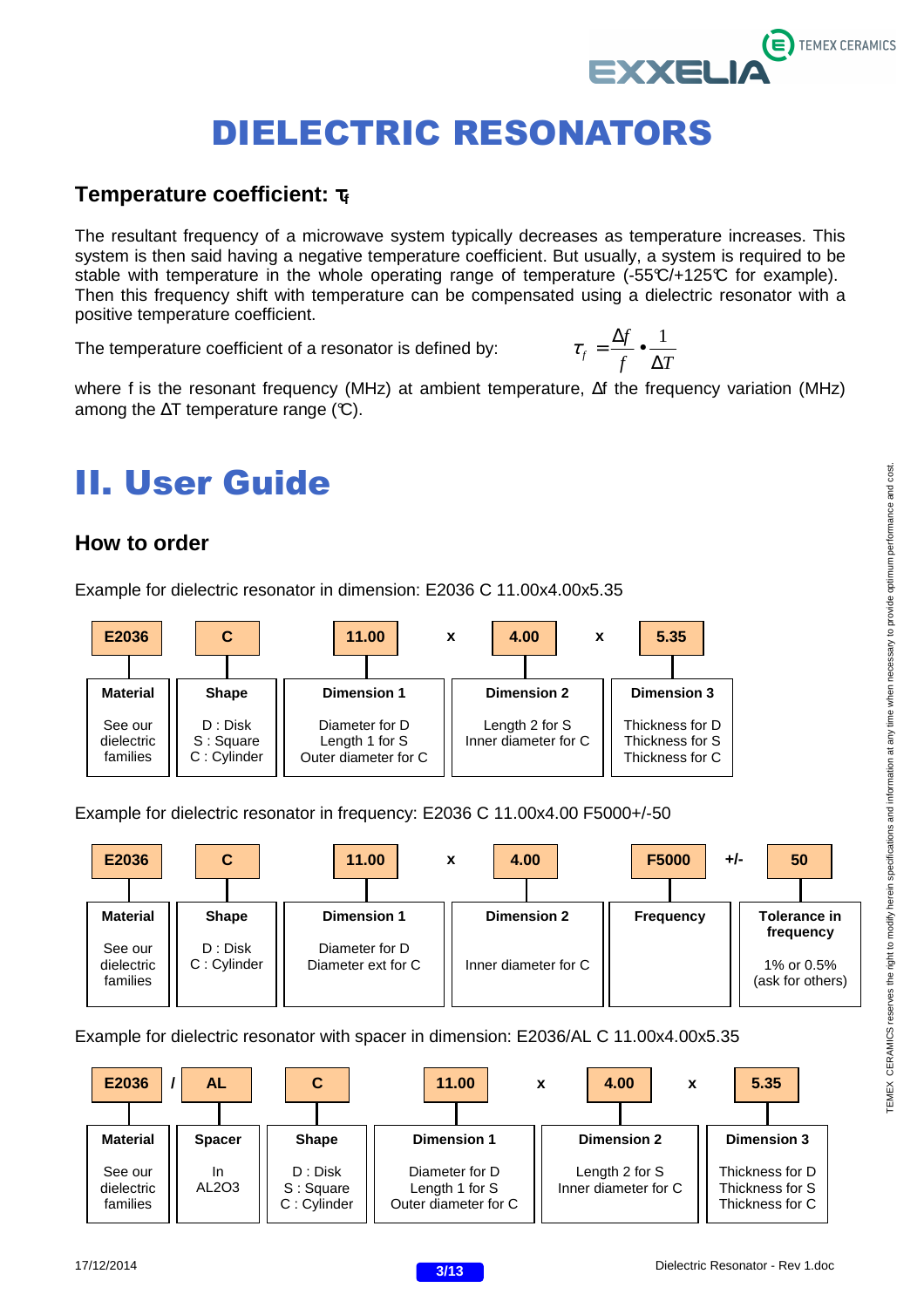### **E** TEMEX CERAMICS EXXELI

# DIELECTRIC RESONATORS

### **Materials and applications**

Dielectric resonator applications are wide and the right material choice has to be done taking into account the size and Q factor requirements. Below figures and tables are useful to identify the right candidates. The frequency range from 1.5 up to 40 GHz is covered through different materials.



|                | <b>PROPERTIES</b>                                                         | <b>APPLICATIONS</b>                                                                                                                                          |
|----------------|---------------------------------------------------------------------------|--------------------------------------------------------------------------------------------------------------------------------------------------------------|
| E2000<br>serie | High Q factor for high stability DRO<br>designs. Mass-production capacity | - Alarm-detection systems, door openers<br>- Anti-collision radar for automotive<br>- Communication equipments<br>- Low Noise Block (LNB) converters for DBS |
| E3000<br>serie | High<br>with<br>linearity<br>of<br>frequency<br>temperature               | - DRO for military and space applications                                                                                                                    |
| E4000<br>serie | Very high Q factor for filter designs                                     | - Satellite multiplexing filter devices<br>- Radio-links for communication systems (LMDS)<br>- Anti-collision radar for automotive<br>- Military radars      |
| E5000<br>serie | High dielectric constant for reduced<br>dimension systems                 | - Duplexers, filters<br>- Cellular base stations                                                                                                             |
| E6000<br>serie | High<br>factor for low<br>frequency<br>Q<br>applications                  | - Low Noise Block (LNB) converters for DBS<br>- Security systems, detectors<br>- Filters                                                                     |
| E7000<br>serie | Ultra High Q factor for filter designs                                    | - Satellite multiplexing filter devices<br>- Radio-links for communication systems (LMDS)<br>- Military radars                                               |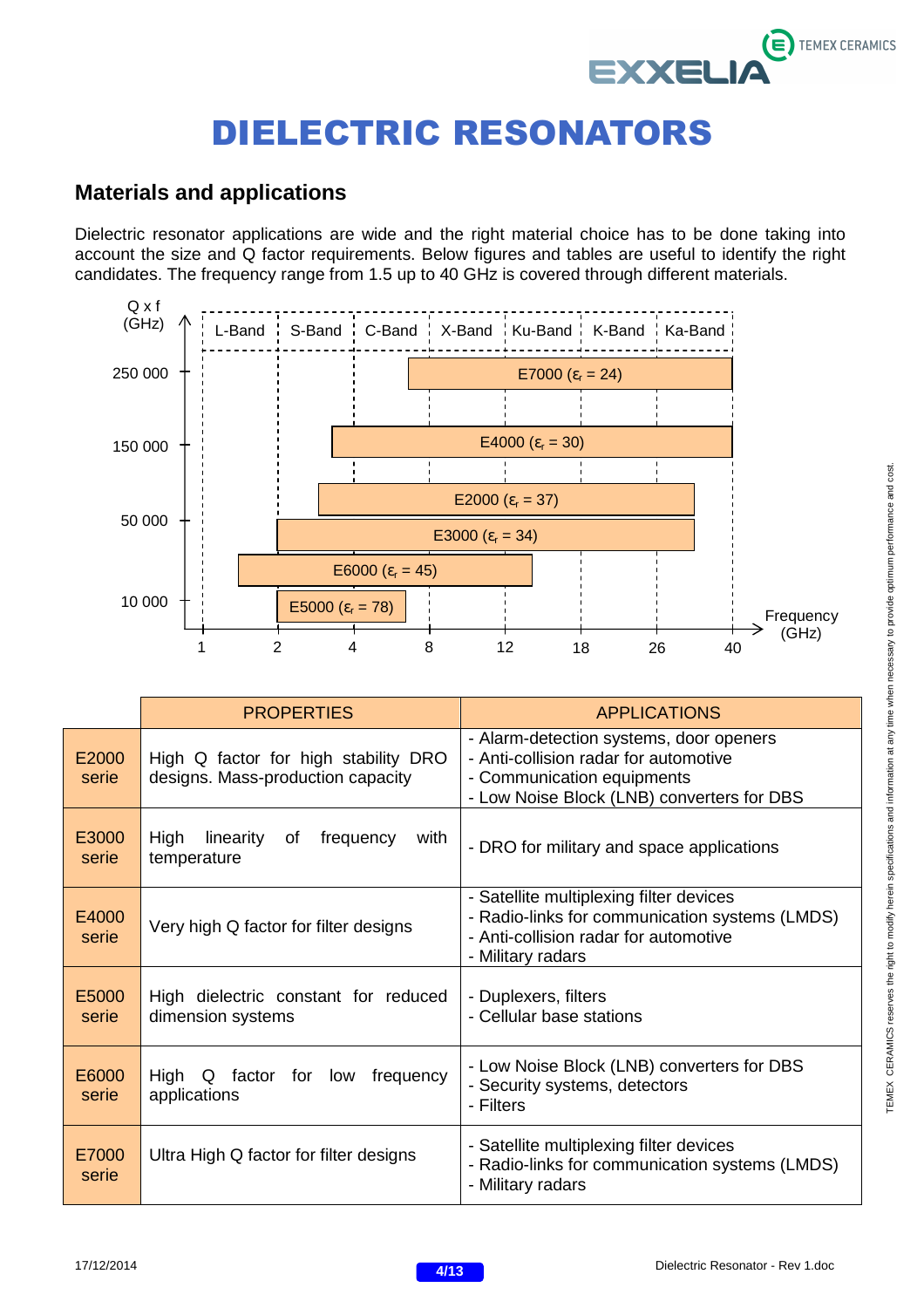

Electrical and physical characteristics are listed in below table.

|                                                           | E2000            | E3000            | E4000             | E5000           | E6000           | E7000             |
|-----------------------------------------------------------|------------------|------------------|-------------------|-----------------|-----------------|-------------------|
| <b>Dielectric constant</b>                                | 37               | 34               | 30                | 78              | 45              | 24                |
| <b>Typical Q factor</b>                                   | 5000<br>@ 10 GHz | 4000<br>@ 10 GHz | 15000<br>@ 10 GHz | 1600<br>@ 5 GHz | 8000<br>@ 5 GHz | 25000<br>@ 10 GHz |
| Recommended<br>frequency range (GHz)                      | 3 to 30          | 2 to 30          | 3 to 40           | $2$ to 5        | 1.5 to 15       | 10 to 24          |
| Available $\tau_f$ (ppm/C)                                | 0 to 15          | 0 to 10          | 0 to 10           | $\mathbf 0$     | $-6$ to 12      | $0$ to $6$        |
| <b>Thermal expansion</b><br>(ppm/C)                       | 6                | 5                | 10                | 8               | 6.5             | 10                |
| <b>Insulation resistivity</b><br>$(\Omega m^{-1})$ (25°C) | $10^{15}$        | $10^{15}$        | $10^{15}$         | $10^{14}$       | $10^{15}$       | $10^{15}$         |
| <b>Thermal conductivity</b><br>$(Wm^{-1}K^{-1})$ (25°C)   | 2.1              | 1.7              | 2.5               | 2.9             | 2.1             | 3.2               |
| Water absorption (%)                                      | < 0.01           | < 0.01           | < 0.01            | < 0.01          | < 0.01          | < 0.01            |
| <b>Density</b>                                            | 5.2              | 5.3              | 7.6               | 5.6             | 4.9             | 7.5               |
| Oxide composition                                         | Zr Sn Ti         | Zr Sn Ti         | Ba Zn Ta          | Ba Sm Ti        | Ti Zr Nb Zn     | Ba Mg Ta          |











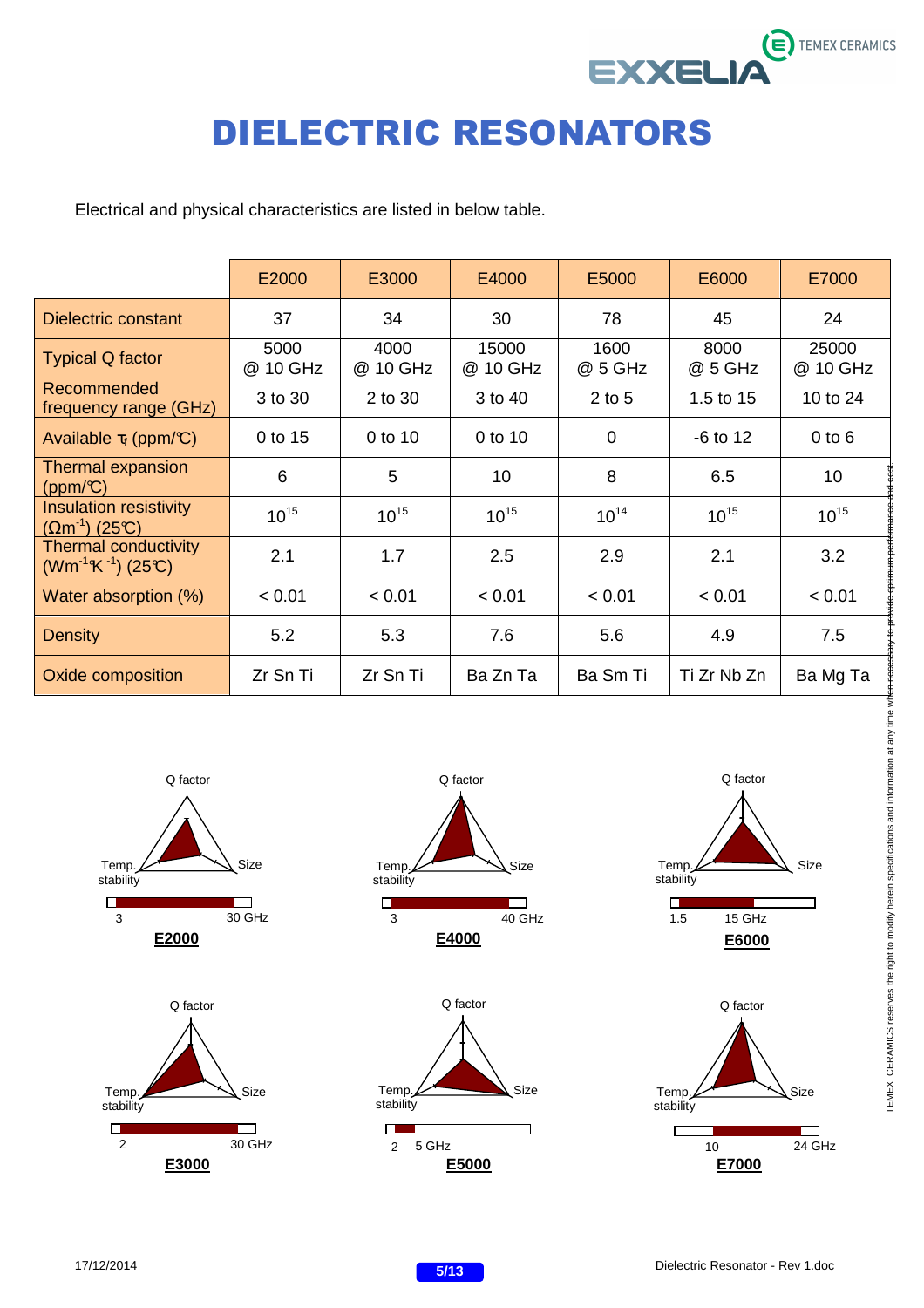

### **Shape and metallization**

Various shapes and metallization are available (custom shape on request).



### **Dimensioning**

A wide range of dimensions can be made based on customer specifications:

Disk: diameter 1 up to 55 mm (typical value)

Cylinder: diameter 1 up to 55 mm (typical value)

Square / Rectangle: max length 50.8 x 50.8 mm / Thickness 0.5 mm up to 3 mm (typical value)

Remarks:

- Standard tolerances are +/-0.05 mm on both diameter and thickness.
- As-fired parts (no machining requested => lower cost) are available for +/-1% tolerance.
- Smaller tolerances can be considered on request.
- Rods can be delivered as well



### **Spacer:**

In some specific designs, customers might require spacers.

In filters, there are metal sidewalls and the dielectric resonator is usually placed on the bottom of the cavity, directly on the metal. This one is then dependent upon not just the ceramic, but also on its surroundings. The nominal frequency as well as the Q factor, are then affected. A common practice for achieving a higher Q factor is to glue a spacer with low dielectric loss (made of Alumina AL2O3) to our dielectric resonator. Thus magnetic fields are taken away from the metal wall (Figure 1).

In a microstrip circuit, the resonator is coupled by being located near a microstrip line. This magnetic coupling is adjusted by varying the distance between the resonator and the line. A better coupling can be achieved by adding a spacer so that the resonator can overhang the line (Figure 2).

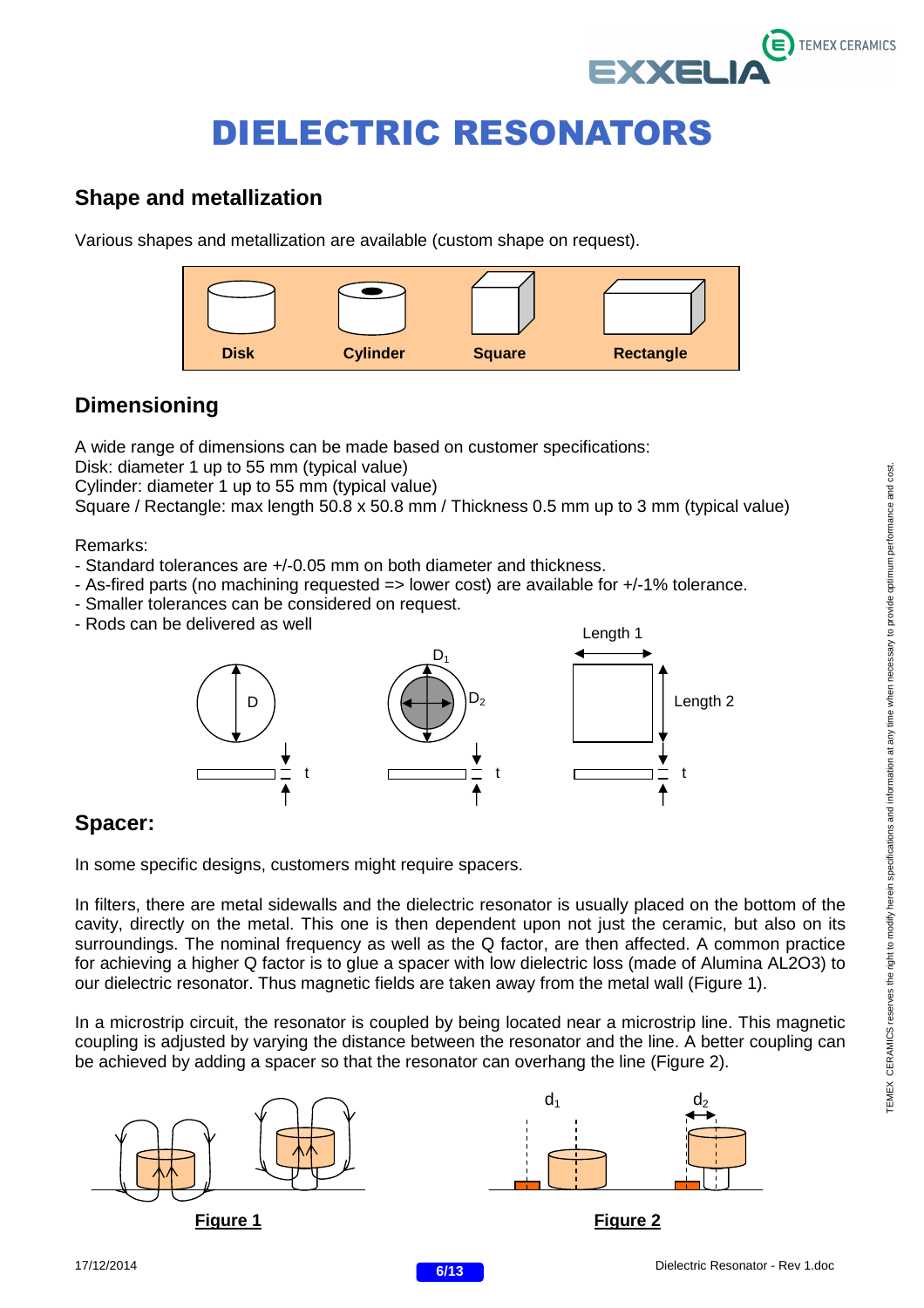

## III. Dielectric materials

#### **E2000 SERIE**



| <b>Frequency (MHz)</b>   | Diameter range (mm)   |            |                              |  |
|--------------------------|-----------------------|------------|------------------------------|--|
| $1930 \leq F \leq 30350$ | 46200<br><u> Hain</u> | 54400      | 60700<br><b><i>PRECE</i></b> |  |
|                          |                       | 2 < D < 25 |                              |  |

Notes: Custom sizes available on request



| <b>Material</b> | $\tau_{\rm f}$<br>$(ppm/\mathbb{C})$<br>$+/-2$ ppm/ $C$ | <b>Typical Q factor</b><br>@ 10GHz | <b>Dielectric</b><br>Constant $\varepsilon_{r}$<br>$+/-1$ |
|-----------------|---------------------------------------------------------|------------------------------------|-----------------------------------------------------------|
| E2336N          | -3                                                      | 5 0 0 0                            | 37.1                                                      |
| E2036           |                                                         | 5 0 0 0                            | 37.2                                                      |
| E2336           | $+3$                                                    | 5 0 0 0                            | 37.3                                                      |
| E2636           | +6                                                      | 5 0 0 0                            | 37.4                                                      |
| E2936           | +9                                                      | 5 0 0 0                            | 37.4                                                      |
| E21236          | $+12$                                                   | 5 0 0 0                            | 37.6                                                      |
| E21536          | $+15$                                                   | 5 0 0 0                            | 37.6                                                      |
| E21836          | $+18$                                                   | 5 0 0 0<br>.                       | 37.6                                                      |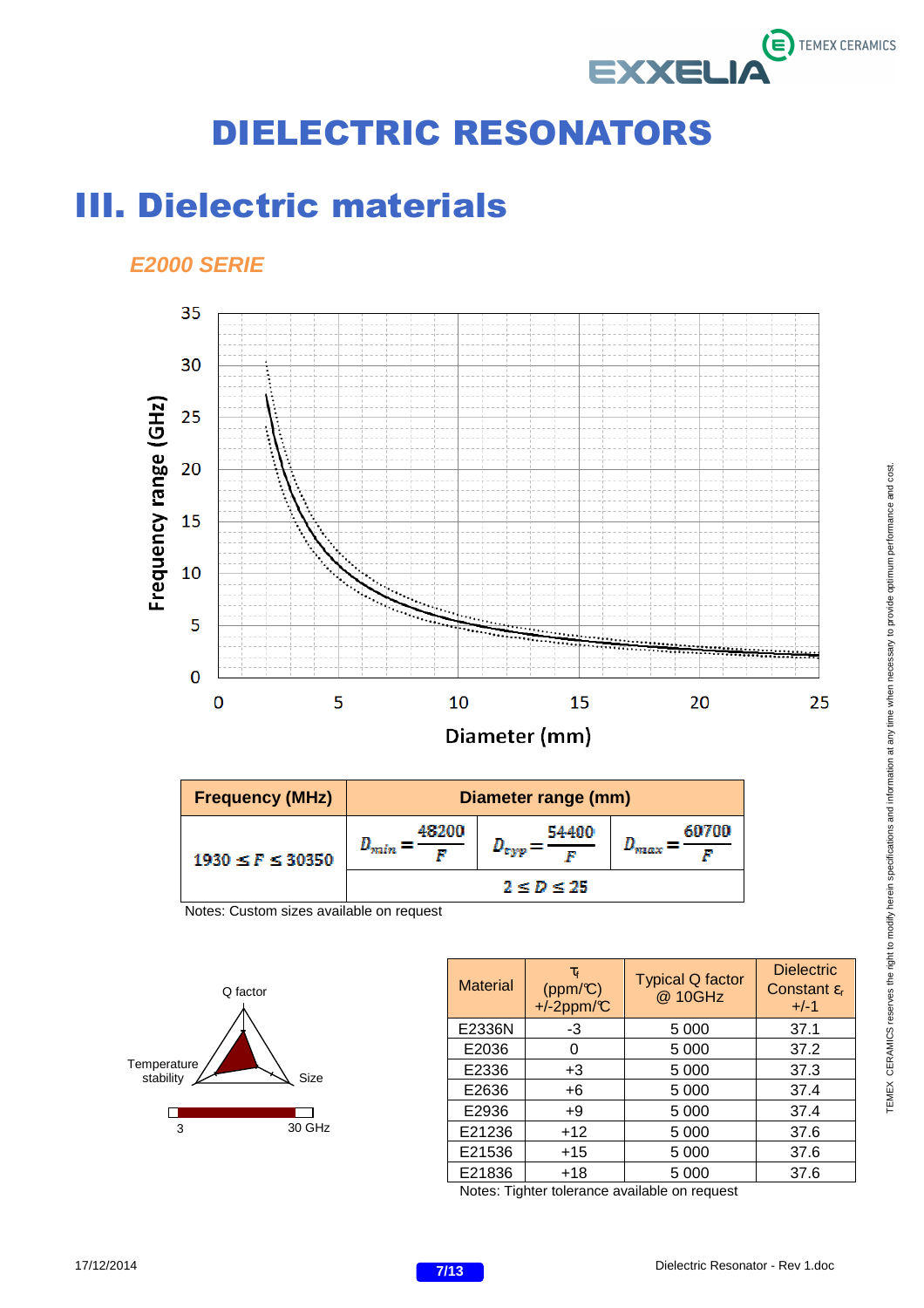

#### **E3000 SERIE**



| <b>Frequency (MHz)</b>   | Diameter range (mm)          |               |                       |  |
|--------------------------|------------------------------|---------------|-----------------------|--|
| $1980 \leq F \leq 31230$ | 49500<br>$\bm{D}_{min}$<br>ν | 56000<br>"typ | 62500<br><b>TALCA</b> |  |
|                          |                              | 2 < D < 25    |                       |  |

Notes: Custom sizes available on request



| <b>Material</b> | $\tau_{\rm f}$<br>$(ppm/\mathbb{C})$<br>$+/-2$ ppm/°C | <b>Typical Q factor</b><br>@ 10GHz | <b>Dielectric</b><br>Constant $\varepsilon_{r}$<br>$+/-1$ |
|-----------------|-------------------------------------------------------|------------------------------------|-----------------------------------------------------------|
| E3434N          | -4                                                    | 4 0 0 0                            | 33.5                                                      |
| E3234N          | $-2$                                                  | 4 0 0 0                            | 33.8                                                      |
| E3034           | O                                                     | 4 0 0 0                            | 34.0                                                      |
| E3234           | $+2$                                                  | 4 0 0 0                            | 34.2                                                      |
| E3434           | $+4$                                                  | 4 0 0 0                            | 34.4                                                      |
| E3634           | $+6$                                                  | 4 0 0 0                            | 34.7                                                      |
| E3834           | $+8$                                                  | 4 0 0 0                            | 35.0                                                      |
| E31034          | $+10$                                                 | 4 000                              | 35.3                                                      |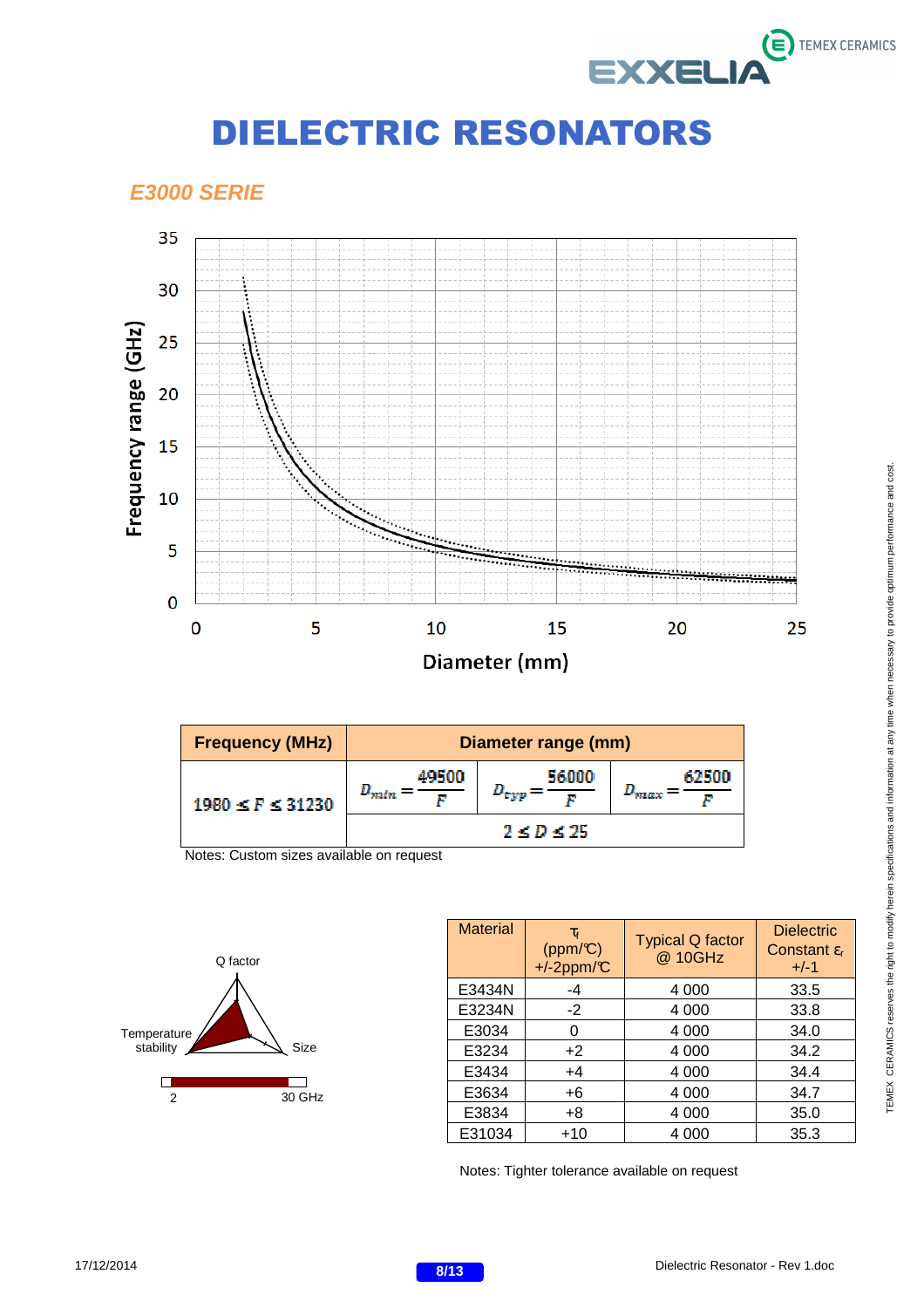

#### **E4000 SERIE**

.



| <b>Frequency (MHz)</b> | Diameter range (mm)     |                  |                 |  |
|------------------------|-------------------------|------------------|-----------------|--|
| $2110 \le F \le 33250$ | 52800<br>$D_{min}$<br>r | 59600<br>n nya   | 66500<br>'naanz |  |
|                        |                         | $2 \le D \le 25$ |                 |  |

Notes: Custom sizes available on request



| <b>Material</b> | $\tau_{\rm f}$<br>$(ppm/\mathbb{C})$<br>$+/-2$ ppm/ $C$ | <b>Typical Q factor</b><br>@ 10GHz | <b>Dielectric</b><br>Constant $\varepsilon_{r}$<br>$+/-1$ |
|-----------------|---------------------------------------------------------|------------------------------------|-----------------------------------------------------------|
| E4030           |                                                         | 15 000                             | 29.5                                                      |
| E4230           | $+2$                                                    | 15 000                             | 30.0                                                      |
| E4330           | $+3$                                                    | 15 000                             | 30.3                                                      |
| E4430           | $+4$                                                    | 15 000                             | 30.5                                                      |
| E4630           | $+6$                                                    | 15 000                             | 31.0                                                      |
| E4830           | $+8$                                                    | 15 000                             | 31.5                                                      |
| E41030          | $+10$                                                   | 15 000                             | 32.0                                                      |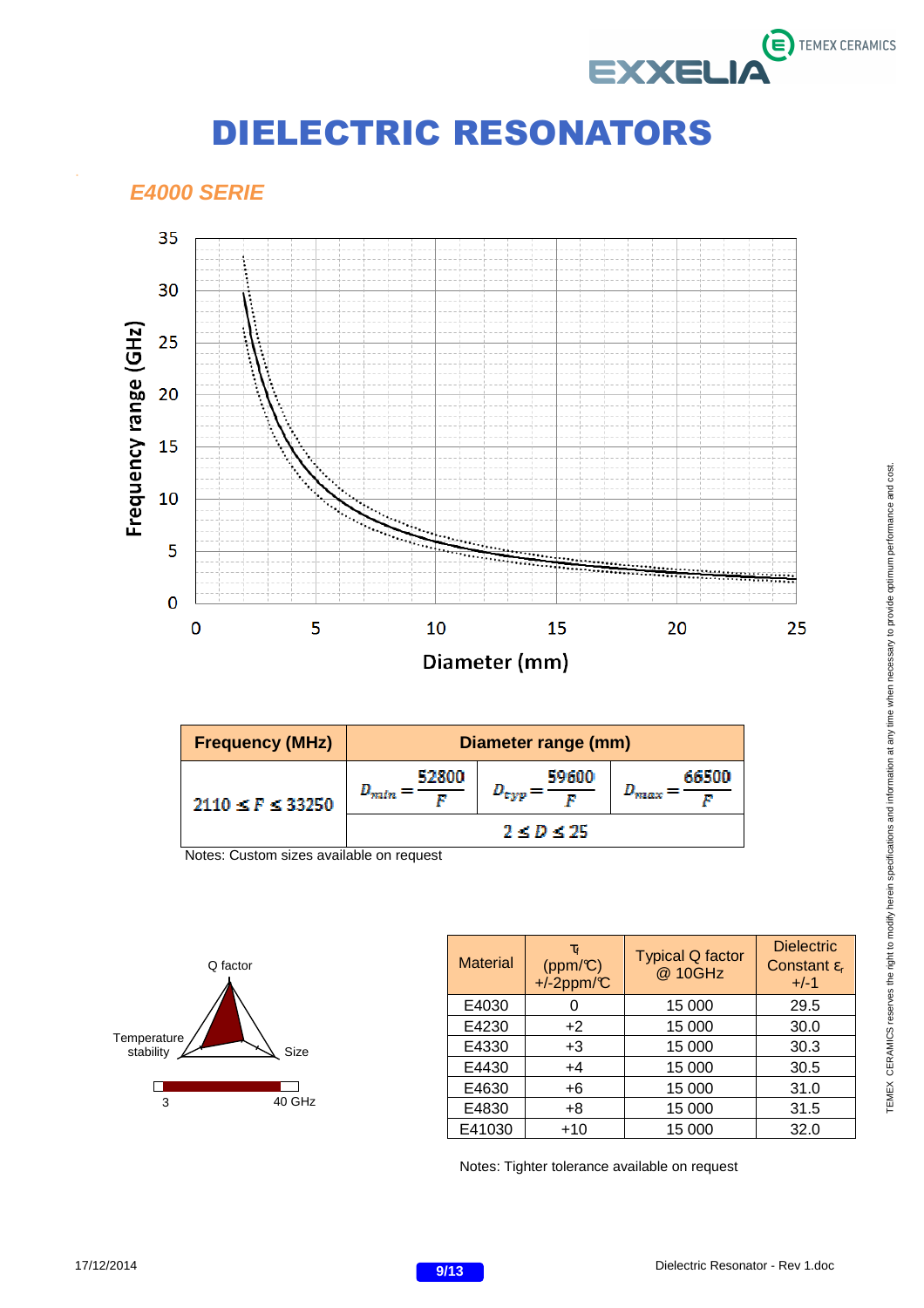

### **E5000 SERIE**



| <b>Frequency (MHz)</b>   | Diameter range (mm) |                 |                       |
|--------------------------|---------------------|-----------------|-----------------------|
| $1620 \leq F \leq 20360$ | 32300<br>$D_{min}$  | 36500<br>' tayp | 40700<br><b>TRACK</b> |
|                          |                     | 2 < D < 20      |                       |

Notes: Custom sizes available on request



| <b>Material</b> | $\tau_{\rm f}$<br>(ppm/C)<br>+/-2ppm/C | <b>Typical Q factor</b><br>@ 5GHz | <b>Dielectric</b><br>Constant $\varepsilon_{r}$<br>$+/-2$ |
|-----------------|----------------------------------------|-----------------------------------|-----------------------------------------------------------|
| E5080           |                                        | 1 600                             | 78.0                                                      |
| E5380           | +3                                     | 1 600                             | 78.0                                                      |
| E5680           | $+6$                                   | 1 600                             | 78.0                                                      |
| E5980           | +9                                     | 600                               | 78.0                                                      |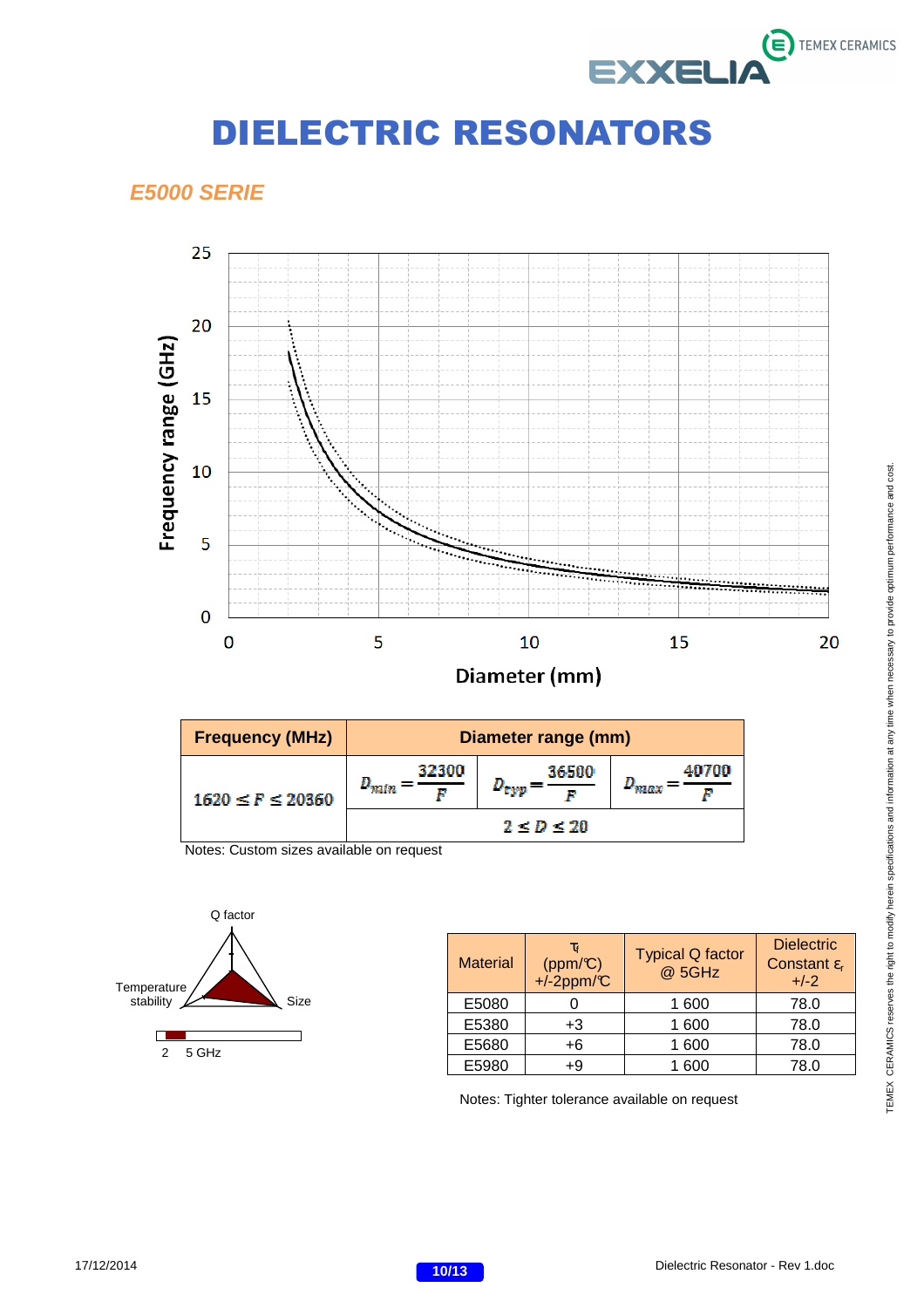

#### **E6000 SERIE**



| <b>Frequency (MHz)</b> | Diameter range (mm) |            |                       |
|------------------------|---------------------|------------|-----------------------|
| 1720 < F < 27150       | 43100<br>10 min     | 48700      | 54300<br><b>TIMES</b> |
|                        |                     | 2 < D < 25 |                       |

Notes: Custom sizes available on request



| <b>Material</b> | $\tau_{\rm f}$<br>$(ppm/\mathbb{C})$<br>+ $i$ -2ppm/ $\mathbb{C}$ | <b>Typical Q factor</b><br>@ 5GHz | <b>Dielectric</b><br>Constant $\varepsilon_{r}$<br>$+/-1$ |
|-----------------|-------------------------------------------------------------------|-----------------------------------|-----------------------------------------------------------|
| E6645N          | -6                                                                | 8 0 0 0                           | 43.9                                                      |
| E6345N          | -3                                                                | 8 0 0 0                           | 44.3                                                      |
| E6045           |                                                                   | 8 0 0 0                           | 44.5                                                      |
| E6345           | 3                                                                 | 8 0 0 0                           | 45.0                                                      |
| E6645           | 6                                                                 | 8 0 0 0                           | 45.3                                                      |
| E6945           | 9                                                                 | 8 0 0 0                           | 45.5                                                      |
| E61245          | 12                                                                | 8 000                             | 46.0                                                      |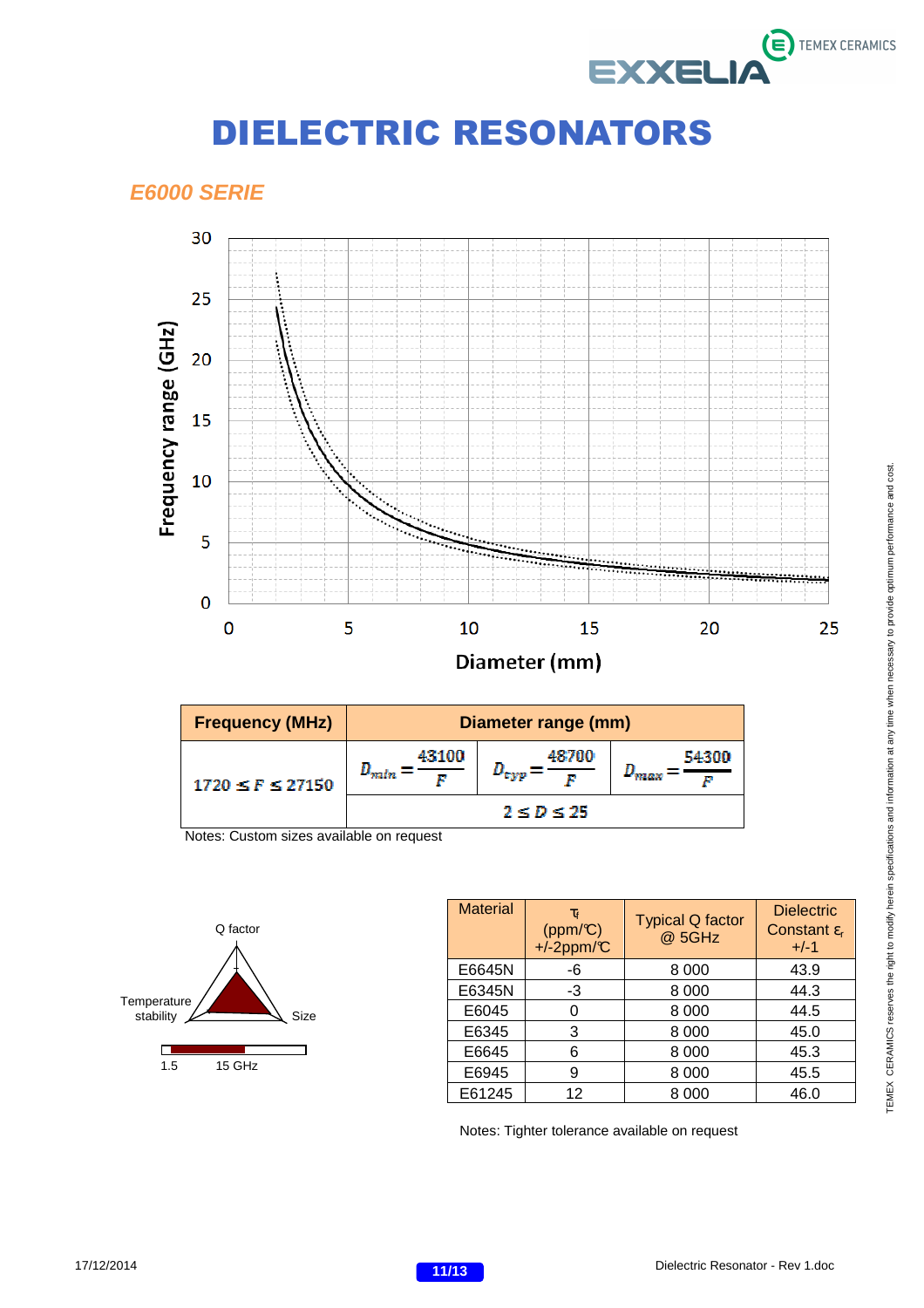

### **E7000 SERIE**



| <b>Frequency (MHz)</b>   | Diameter range (mm)     |                |                              |
|--------------------------|-------------------------|----------------|------------------------------|
| $5900 \leq F \leq 37150$ | 59000<br>$D_{min}$<br>r | 66700<br>"typp | 74400<br><b><i>FREGA</i></b> |
|                          | $2 \le D \le 10$        |                |                              |

Notes: Custom sizes available on request



| <b>Material</b> | τf<br>$(ppm/\mathbb{C})$<br>$+/-2$ ppm/ $C$ | <b>Typical Q factor</b><br>@ 10GHz | <b>Dielectric</b><br>Constant $\varepsilon_r$<br>$+/-1$ |
|-----------------|---------------------------------------------|------------------------------------|---------------------------------------------------------|
| E7024           |                                             | 20 000                             | 24.3                                                    |
| E7324           | +3                                          | 23 000                             | 24.4                                                    |
| E7624           | +6                                          | 25 000                             | 24.5                                                    |

10 24 GHz <br>
Notes: Tighter tolerance available on request